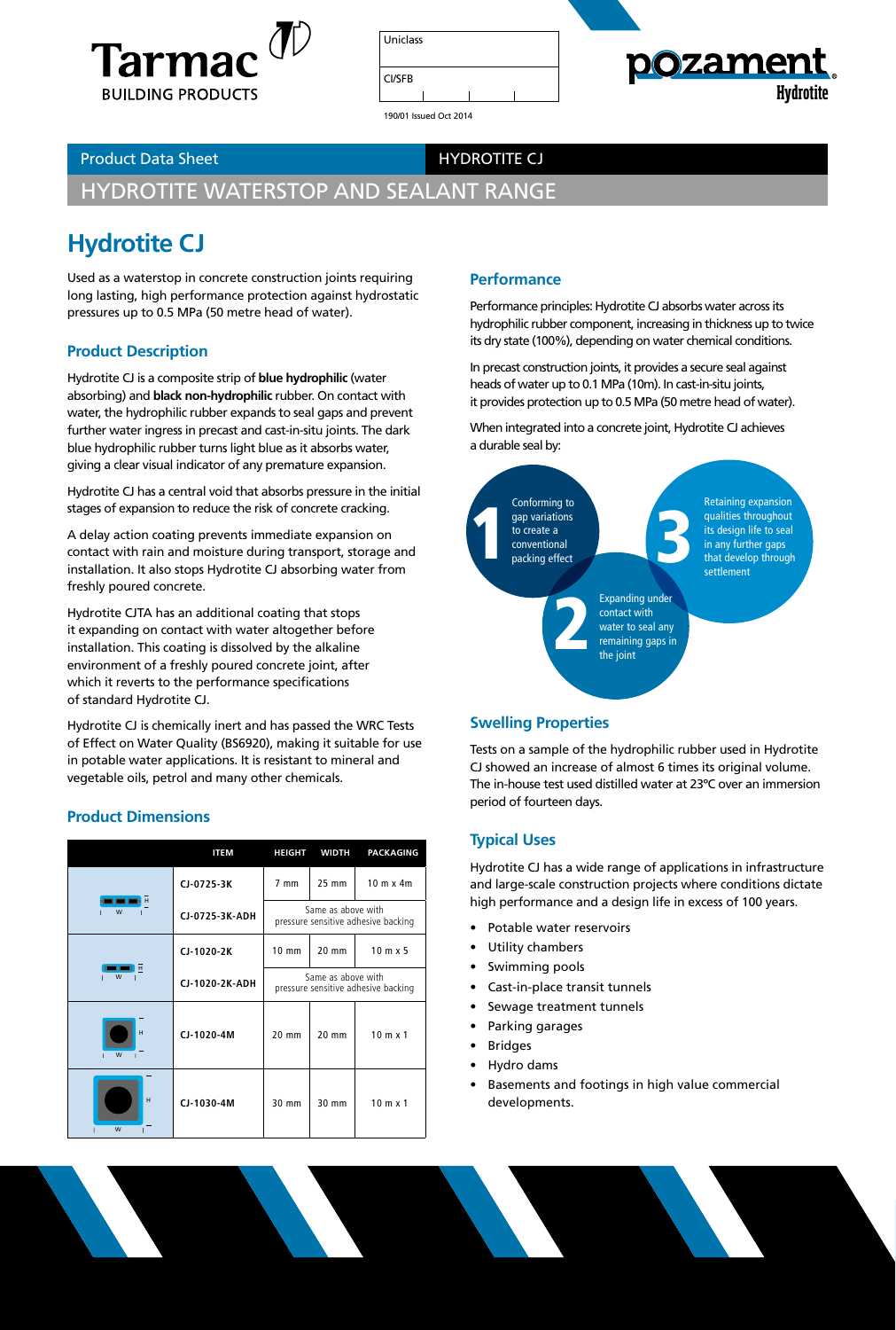## **Product Installation**

### **General:**

Hydrotite CJ may be installed in a pre-formed groove, or directly onto the flat surface. **1** The second pour should be made as soon as possible after Hydrotite CJ is installed to avoid premature swelling on contact with rain, dew or groundwater.

For the best bond and most effective performance, the surface of the cured first pour should be smooth, even and free of dirt, oil and laitance. Concrete surfaces left rough by jackhammering or weathering should be smoothed off. Hydrotite Leakmaster can also be used to level bonding surfaces. **2**

#### **Fixing:**

For a firm fix, coat the concrete surface and the underside of the Hydrotite CJ strip with Hydrotite Contact Adhesive A28. Allow to air dry for 2 to 3 minutes before pressing home.

Hydrotite Leakmaster may also be used as an adhesive, particularly where surfaces are uneven or in curves and corners, where the recoil properties of the rubber put added strain on the adhesive fix. All installations should be checked for gaps between Hydrotite CJ profiles and the substrate before the second pour. Fill any gaps with Hydrotite Leakmaster and allow to dry before pouring. **3**

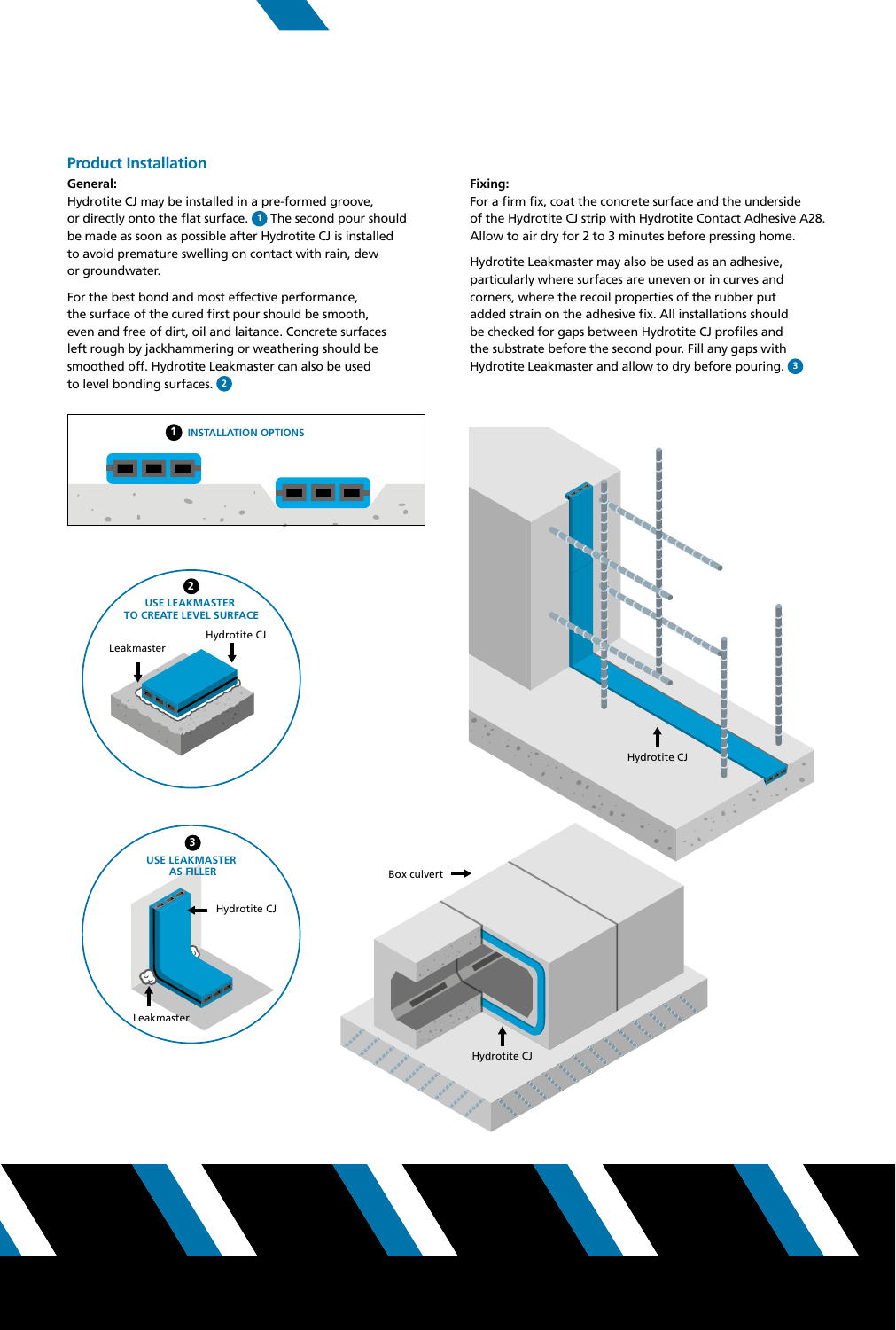#### **Jointing:**

Where corners are too sharp to offer sufficient surface contact for proper adhesion, Hydrotite CJ can be cut and butted together. **4**

Straight lengths should be cut square with a sharp knife or shears and glued using a Cyanoacrylate glue (superglue). **5** Press and hold the cut ends together to secure the joint. If necessary, gaps or fissures can be filled with Hydrotite Leakmaster. **6**

Flat 90 degree corners are created by mitre cutting both ends at 45 degree angles and fixing with Cyanoacrylate glue. If the width of the joint surface allows, Hydrotite CJ can be bent about its long axis to a 90 degree angle with an inside radius of 60mm. **7**

#### **Second pour:**

It is recommended that concrete is poured to a minimum depth of 100mm to avoid cracking when Hydrotite starts to expand within the joint. **8** A delay action coating ensures concrete has time to begin curing before expansion takes place.